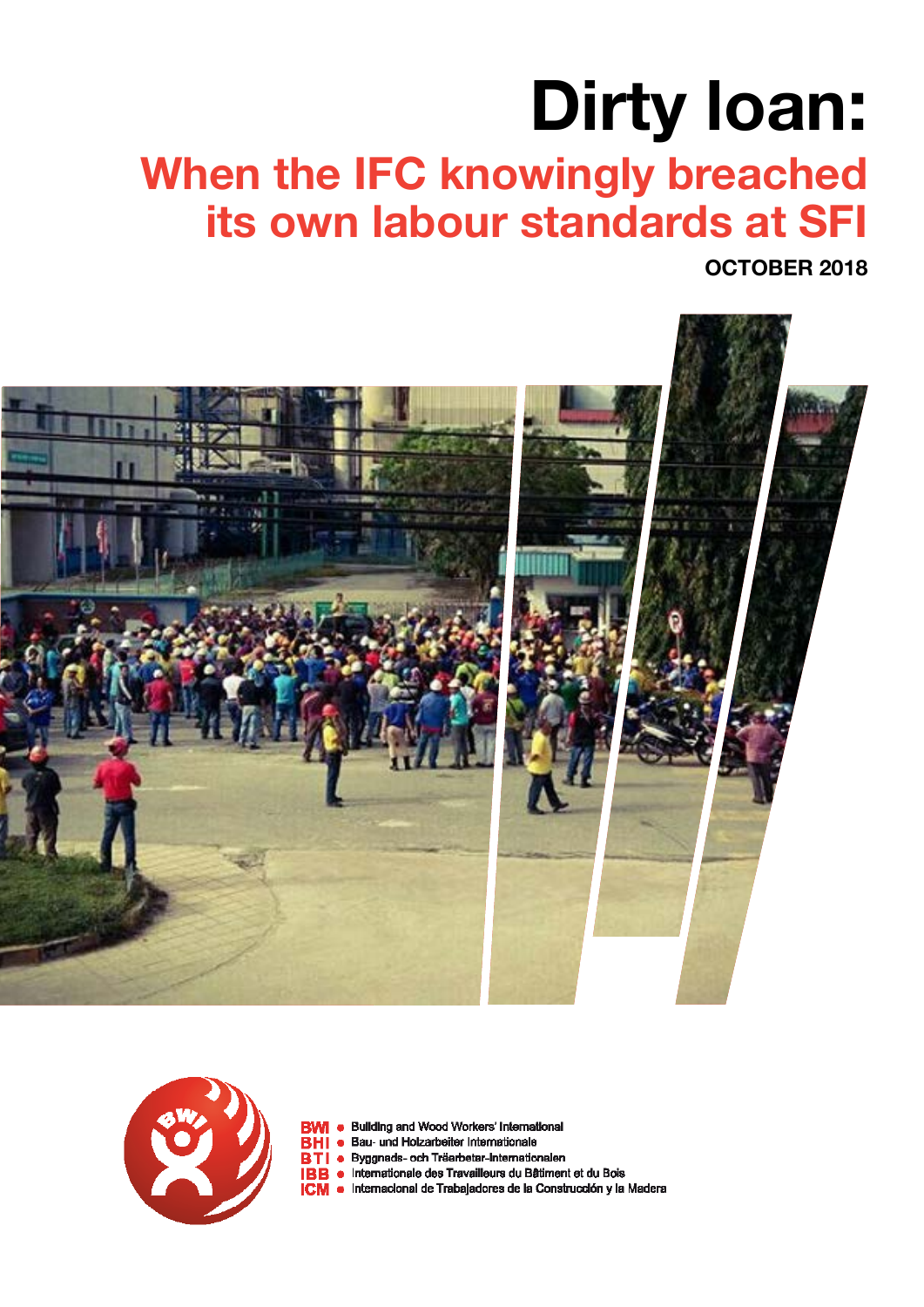## **Introduction**

*Since 1988 workers at Sabah Forest Industries (SFI) have fought for an independent union and to bargain a collective agreement, but have been consistently denied by their employer. In 2013 the International Financing Corporation (IFC) decided to invest in SFI, despite clear reported violations of workers' rights.*

*In 2015 the Sabah Timber Industry Employees Union (STIEU) and the Building and Wood Workers' International (BWI) filed a complaint to the Compliance Advisor/Ombudsman (CAO), alleging that IFC had violated its own standards on workers' rights at SFI. After a thorough investigation, CAO published their findings, namely that IFC violated its own labour standards during 1) the pre-investment and appraisal phase, 2) the disclosure and investment phase, and 3) the supervision phase.* 

*The study finds that the IFC engagement in SFI/ BILT regarding FoA is characterized by reluctance to act against its non-complying client, a lack of transparency and an ignorant attitude towards workers' right to organise.* 

#### **1. Pre-investment and appraisal**

**- ESRS labour audit failed to identify ongoing litigation as freedom of association risk - Supported company initiative to undermine independent trade union formation**

#### **2. Disclosure and investment**

**- Pre-investment report to IFC Board concealed SFI's union-busting activities**

**- Additional report provided clear info that SFI were still refusing to engage with STIEU**

#### **3. Supervision**

**- IFC again informed of SFI's anti-union behaviour, FSC publishes report on violations - IFC suspends supervision for almost a year when, does not seek any remedies**

## **The long-running battle to form a union at SFI**

Malaysia is a major exporter of hardwood products; by 2017 the timber sector had export earnings of 23 billion MYR (US\$ 5.6 billion).[1] In Sabah the industry claims to employ around 20 400 people (although anecdotal evidence indicates high use of undocumented migrant workers), accounting for around 25% of Malaysia's total timber production. [2] The union that organizes wood and forestry workers in Sabah is called the Sabah Timbers Employees Union (STIEU). Its predecessor Sabah Forests Industries Employees Union (SFIEU) was established in 1990. [3]

In 1982, Sabah Forest Industries Sdn. Bhd (SFI) was founded by the Malaysian Government. For decades it has been one of Malaysia's largest timber growers and wood processors, [4] mainly manufacturing pulp and paper, but also products such as sawn timber, veneer and raw plywood. In 1994 it was privatised and purchased by Lion Group, and in March 2007, was sold on to the Indian company Ballarpur Industries Limited (BILT Paper BV), which in turn is owned by Indian conglomerate Avantha Group. Since 2016 BILT has been trying to sell SFI, however, while a 10% deposit has been made by a subsidiary of the

Albukhary Group, BILT remains today the majority owner of SFI. In the spring of 2014 SFI had 2542 direct workers employed and additionally engaged another 1218 workers through subcontractors. [5]

#### **From SFIEU to STIEU**

In 1990 workers formed the in-house Sabah Forest Industry Employees Union (SFIEU), which filed a claim for union recognition, however management refused on the grounds that SFIEU did not represent a majority of SFI workers. Two decades later in 2009 (when BILT had acquired SFI) SFIEU was dissolved, and workers decided to instead join the state-wide Sabah Timber Industries Employees Union (STIEU).

A year later, a majority of workers voted in another secret ballot to be represented by STIEU. By January 2011 the Ministry of Human Resources (MOHR) approved the claim of STIEU to register as a union at SFI, and sent notice to the management to recognise STIEU, effective from October 2009. Two months later, however, SFI filed an application to judicially review the

**1. www.nst.com.my/business/2018/01/327221/malaysias-2017-timber-exports-surpass-rm23b 2. Sabah Forestry Department 2016. Available at: www.forest.sabah.gov.my/discover/sustainable-management/forest-industry 3. ERS Labor Audit on SFI from June 2014 4. The Avantha Group's description of SFI is available at: www.avanthagroup.com/downloads/Sabah-Forest-Industries-Sdn-Bhd.pdf 5. ERS Labor Audit on SFI from June 2014**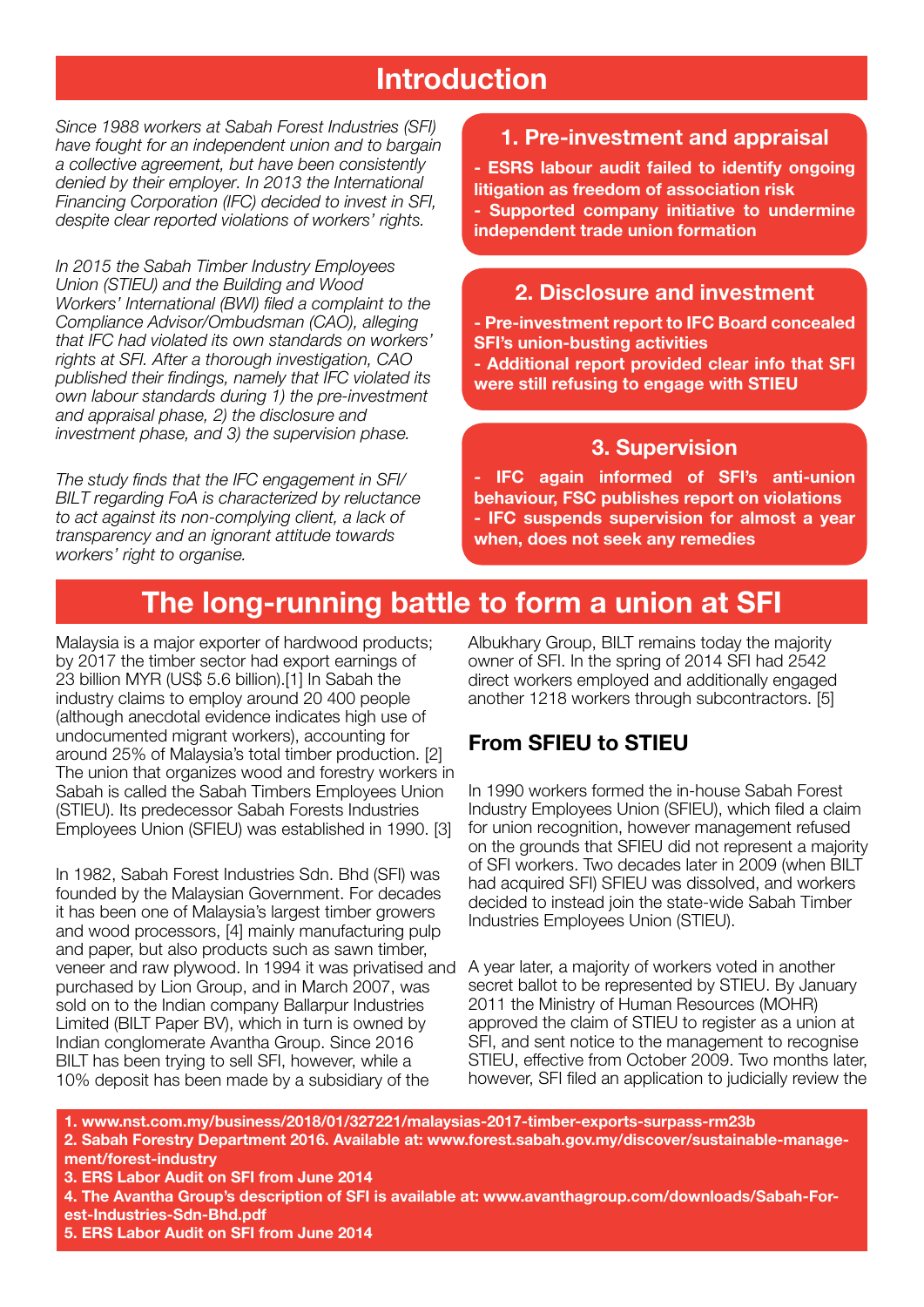MOHR decision. When this was dismissed by High Court Order, SFI appealed to the Court of Appeal. While awaiting the Court of Appeal's verdict, the High Court granted SFI permission for an interim order. In November 2012 the Court of Appeal decided in favour of SFI, thus rebuffing STIEU's second claim for recognition. [6]

In June 2013 SFI invited its staff to form a "Joint Consultative Committee" (JCC) as platform for dialogue with the workers. Unrelenting, STIEU informed management that it would not support the JCC as an alternative representative mechanism for the workers instead of a trade union of their own choosing. [7]

In March 2014 a third claim for union recognition was filed, which was again rejected by SFI management. A secret ballot was scheduled for September 2014, however SFI requests the secret ballot be postponed, requesting the Sabah Trade Union Department (TUD) to investigate the "competence" of STIEU to represent SFI employees.

In November 2014 SFI management distributed a memorandum to all its employees stating that the company would only support an in-house union and encourages workers representatives to accept this "offer". However, STIEU rejects this call for an in-house union. In January 2015 SFI repeats this offer, but STIEU continues to push its claim for an independent union [8]. In April 2015 MOHR informs SFI on its decision on eligibility of workers secret ballot, whereas SFI files a third judicial review calling the MOHR decision on eligibility "irrational".

In May 2016 the High Court dismisses SFI's call for

### **Collective bargaining in Malaysia**

Malaysia's industrial relations regime was forged during the Cold War era. To this day it remains extremely restrictive and difficult to form unions and bargain collectively. While Malaysia has ratified the ILO C98 on the Right to Organise and Collective Bargaining Convention. However, it has not ratified the ILO C87 – Freedom of Association and Protection of the Right to Organise Convention from 1948. The fact that Malaysia hasn't ratified C87 ought to serve as an indicator of plausible FoA difficulties.

A 2010 report from the International Trade Union Confederation (ITUC) concludes that "workers have the right to organise and the right to collective bargaining; however, these rights are severely restricted in scope and coverage, both in law and in practice". [13]In that respect, Malaysia should be regarded as a high-risk country in aspects of FoA. A 2012 US State Department Report concurs with this position on Malaysia's Freedom of Association framework, noting that, "The law, including related regulations and statutory instruments, allows for limited freedom of association and for some categories of workers to form and join trade unions, subject to a variety of legal and practical restrictions."[9]

a judicial review. Once again, SFI refuses to accept the verdict of the High Court and files an appeal to the Court of Appeal. The case was subsequently appealed by SFI to the Federal Court, where it was again thrown out by the judge, however a written decision was never provided to the union, who were also inaccurately told that without the written decision a secret ballot date could not be set.



**6. CAO Investigation of IFC Environmental and Social Performance in Relation to: Bilt Paper B.V., Malaysia (Bilt-02), Appendix B: Project Line. pp. 51-53 7. Ibid. 8. Id.**

**9. U.S. Department of State, "Human Rights Reports," available online at: https://goo.gl/thhcwQ**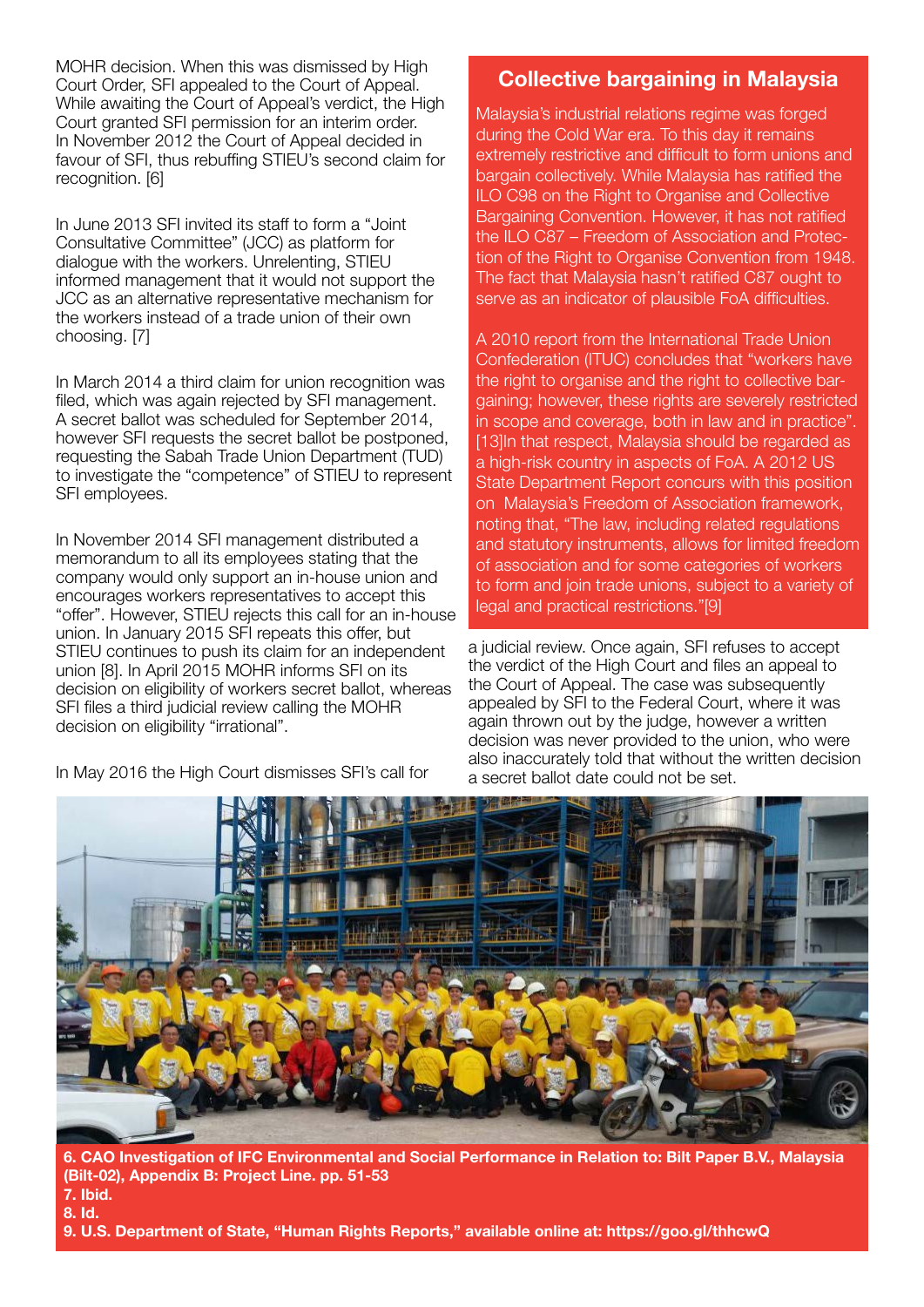## **The IFC's labour standards**

The International Financing Corporation (IFC) is the private lending arm within the World Bank Group. Its ostensible purpose is to contribute to development and poverty alleviation by encouraging the growth of productive enterprises. [6] Its owners are its 184-member countries, and it is governed by a Board of Governors (one Governor and one alternate Governor appointed for each member country). In turn, the Governors appoint a Board of 25 Directors that serves as the executive power of the IFC.

IFC's lending activities are bound by its "Performance Standards", with Performance Standards 2 ('PS2') covering labour and working conditions at any company that receives IFC funding PS2 "recognizes that the pursuit of economic growth through employment creation and income generation should be accompanied by protection of the fundamental rights of workers". Further, PS2 states that "[t]he requirements set out in this Performance Standard have been in part **guided by** a number of international conventions and instruments, including those of the International Labour Organization (ILO)" [emphasis added].

#### **ILO Convention 87**

#### **Performance Standard 2**

ILO Convention 87 covers On freedom of association and the right to organise (C87).

Article 2 clearly states that "workers and employers, without distinction whatsoever, shall have the right to establish and, subject only to the rules of the organisation concerned, to join organisations of their own choosing without previous authorisation".

Article 3 of the same convention further declares that:"[w]orkers' and employers' organisations shall have the right to draw up their constitutions and rules, to elect their representatives in full freedom, to organise their administration and activities and to formulate their programmes", and that "...public authorities shall refrain from any interference which would restrict this right or impede the lawful exercise thereof."

PS2's provisions on Workers Organisations are the most important policy statements for the case:

"13. In countries where national law recognizes workers' rights to form and to join workers' organizations of their choosing without interference and to bargain collectively, the client will comply with national law. Where national law substantially restricts workers' organizations, the client will not restrict workers from developing alternative mechanisms to express their grievances and protect their rights regarding working conditions and terms of employment. The client should not seek to influence or control these mechanisms.

14. In either case described in paragraph 13 of this Performance Standard, and where national law is silent, the client will not discourage workers from electing worker representatives, forming or joining workers' organizations of their choosing, or from bargaining collectively, and will not discriminate or retaliate against workers who participate, or seek to participate, in such organizations and collective bargaining. The client will engage with such workers' representatives and workers' organizations and provide them with information needed for meaningful negotiation in a timely manner. Workers' organizations are expected to fairly represent the workers in the workforce."

#### **Labour Toolkit**

As well as PS2, the IFC's "Labour Toolkit" provides specific guidance to IFC staff on risk assessment for freedom of association. Its recommendations include:

In relation to workers' organizations, the Labour Toolkit recommends a risk assessment should:

- determine whether national legislation or practice restrict the right to form workers' organizations;
- review information from sources including ITUC and the ILO; and
- determine whether there is a history of workers' organization conflict.

IFC projects have recourse to an independent mechanism called the Compliance Advisor/Ombudsman (CAO). The objective of CAO is to address concerns of individuals or communities affected by IFC projects, to enhance to social and environmental outcomes of IFC projects and to foster a greater public accountability of IFC.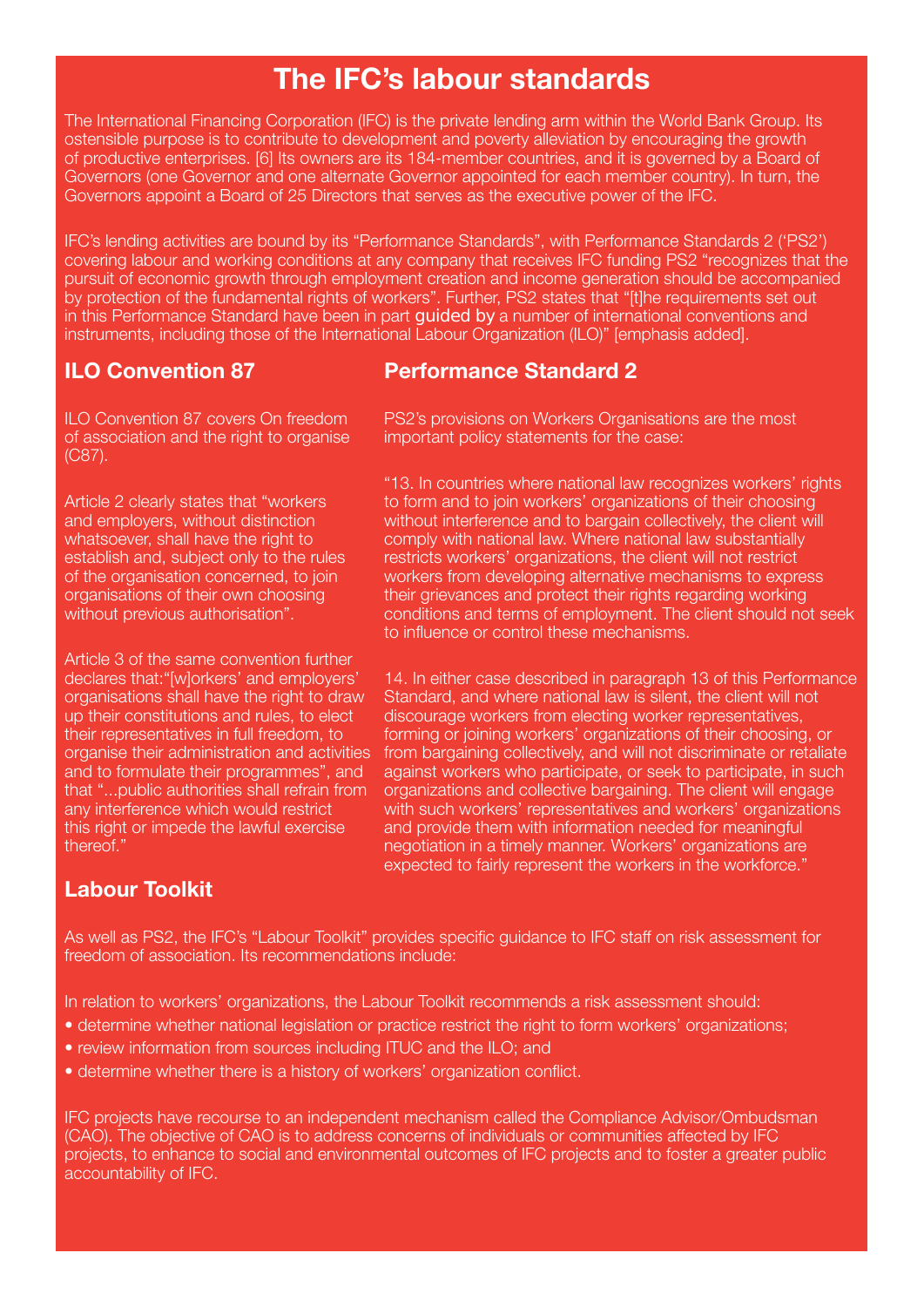IFC has held equity investments in BILT since 2003, and in late 2013 IFC was considering investing \$250 million (comprising \$100 million in equity and a \$150 million loan in three tranches) in BILT's subsidiary SFI. The investment was expected to deliver socio-economic benefits, such as modernising technology, to secure ongoing FSC certification, and to support the company restructuring. As it would turn out though, the IFC investment would in fact lead to the opposite outcomes. [10]

## **Phase one: Pre-investment and appraisal**

The pre-investment review did not identify any FoArelated issues as a significant risk, despite more than two-decade of workers' struggle to form a union at SFI. Neither did it include an analysis of FOA risks associated with the country and sector. Instead it focused explicitly on risks associated to environmental impacts and indigenous rights. In January 2014 the IFC Corporate Operations Committee approved the project to continue to the appraisal stage.[11] According to IFC appraisal procedures a mandatory Environmental and Social Review Summary (ESRS) was undertaken, which included a third-party labour audit by the Indian consultant firm ERM intended to assess potential discrepancies between SFI labour practices and the standards set out in Malaysian law, PS2 and ratified ILO conventions, [12] The ESRS disclosure contained an explicit reference to the FoAissues at SFI.

When scrutinising the labour audit, CAO notes that the audit identified "ongoing litigation" in relation to union formation and recognition at SFI, concluding that IFC had received evidence that SFI employees had long-sought to form a union without success. The labour audit further discusses the attempt from the SFI management to form the JCC as an alternate mechanism for grievances, noting that the company did not oppose an in-house union, provided that the union was not affiliated to an external union. These observations imply clear violations of the PS2 §13 and

§14 by SFI. However, the labour audit did not see this as a violation of PS2, but rather recommended SFI to continue its support for the JCC and await the pending judicial litigation on the union matter. Even more troubling, the auditors does not seem to regard the organised workers themselves as stakeholders worth engaging with. CAO concludes that,

"The labour audit does not engage with the [...] concerns regarding the client's preference for an "internal union". Similarly, it does not engage with the question of whether the client's approach to the union issues contravened the "influence or control" prohibitions of PS2. While the gap assessment indicates that the auditors had discussions with worker representatives, there is no record of structured engagement with union officials or members as stakeholders". [13]

In May 2014 the BWI met with IFC staff in Washington to brief them on the ongoing freedom of association issues at SFI.

In addition to the ESRS, IFC also created an Environmental and Social Action Plan (ESAP) for the SFI investment. The ESAP is meant to provide a plan for concrete measures how compliance with Performance Standards will be achieved. IFC acknowledged that the client's actions prior to the IFC investment were not consistent with the requirements of PS2, and the ESAP therefore required SFI to not oppose trade union formation and to undertake steps to facilitate it.

In June 2014 SFI accepted and committed to the requirements of the ESAP. However, IFC documentation provides no detail about what this actually meant. In its report, CAO states that it "found no evidence that IFC considered whether the following actions of the client were contrary to the requirements of PS2 §13 and §14: 1) indicating that it would only support an in-house union; 2) promoting the JCC as



**10. IFC Summary of Investment Information. Available at www.disclosures.ifc.org/#/projectDetail/SII/34602 11. See Note 6, pp. 22-23.**

- **12. IFC Project Information Portal**
- **13. Id., pp. 24-26.**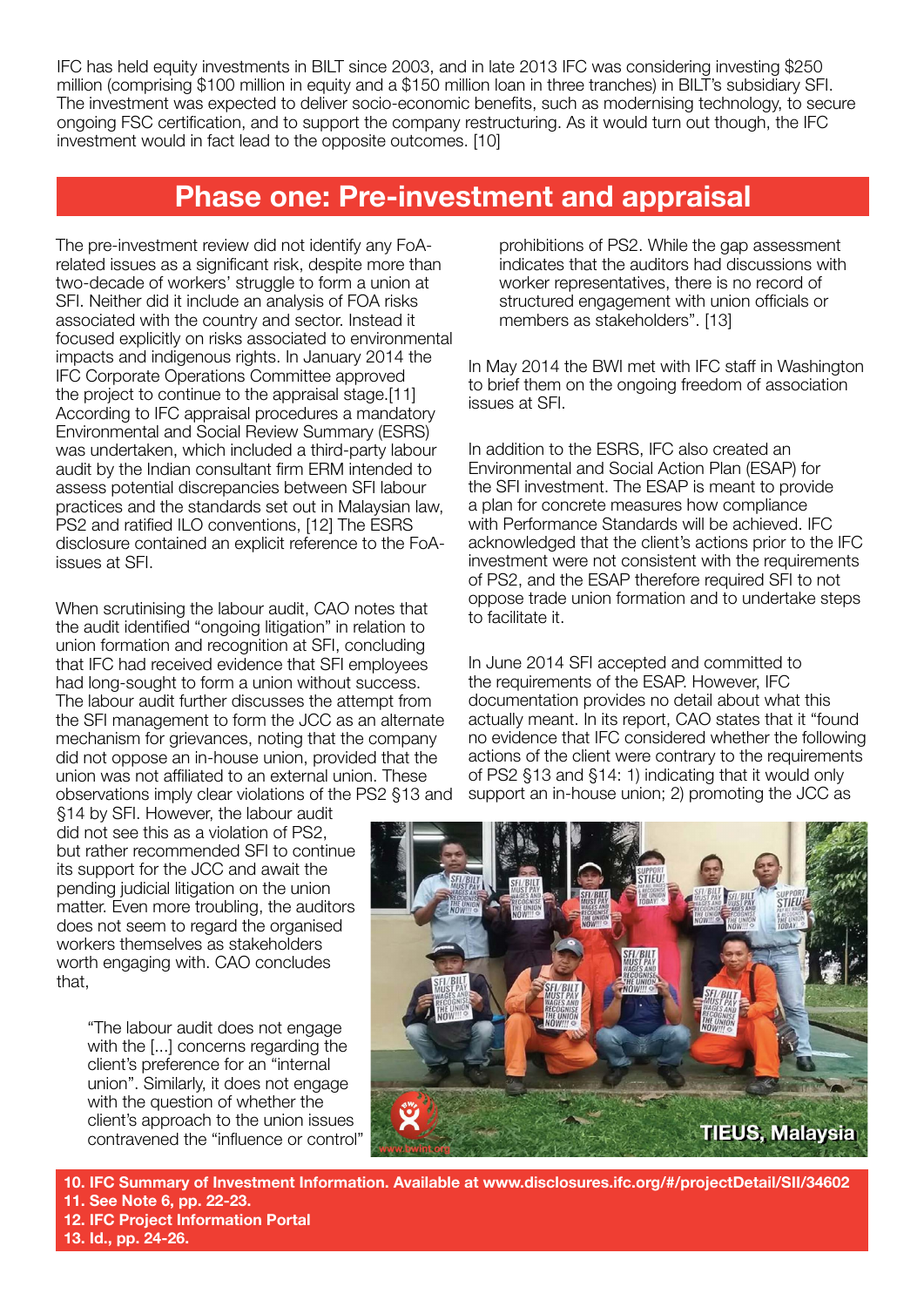an alternative mechanism for the workers; and (3) its track record of initiating judicial reviews challenging union formation". [14]

# **Phase two: Disclosure and Investment**

On 28 August the project was approved and on 3 October 2014 the IFC signed a commitment for equity investment of \$100 million in SFI/BILT. Prior to that BWI had once again contacted IFC to raise concerns about the client's record on freedom of association and informed IFC about SFI's aggressive engagement with STIEU representatives. Communication continued through August and September 2014 but was nevertheless not taken into consideration when the IFC Board of Directors made its decision to invest in SFI.

The Board received the report of the proposed investment on 13 August. However the report did not discuss the union recognition dispute at SFI, even though the IFC-team was undoubtedly aware of the freedom of association concerns. [15]

On 25 August BWI filed a formal complaint on behalf of STIEU through IFC's online labour portal. The complaint comprised detailed information on SFI's position to union formation and the company's violations of PS2 and international labour conventions. According to IFC procedures the disclosed ESRS

and ESAP should be updated if new information that substantially change the risks or impacts of the project is unveiled. In this case, however, the Board was not presented with this information when deciding to approve the investment. [16]

The lack of information and unclear scope of the investment did make some members of the Board uneasy. The United States chose to abstain the decision to invest for these reasons. When explaining its position, the US Executive Director declares that

"...the project document itself provided scant treatment of development impacts, requiring the reader to try to fill analytical gaps, and making it difficult to weigh the potential development gains against various risks, including, in this case, wideranging environmental and social risks. [...]This leaves the United States wondering what, exactly, are the expected development gains from this \$250 million investment, how these gains will be measured and monitored, and why IFC and the funds that it administers are the right source of financing. [17]

In September 2014 (after the investment was approved) a quarterly labour audit was executed by third party-consultants (AECOM) at SFI, intended to provide assurance that the client was implementing the ESAP actions and complying with IFC PS2. The audit report found that SFI did not "want interference from STIEU", indicating SFI was in fact still not complying with PS2 FoA-requirements. It is unclear



#### **14. Id., pp. 26-28.**

**15. Id., pp. 29-34.**

#### **16. See n14.**

**17. Statement of US Executive Director, "Proposed International Finance Corporation (IFC) Investment in BILT Paper B.V.; (World Region), August 28, 2014". Available at: www.treasury.gov/resource-center/international/development-banks/Documents/IFC%20-%20World%20Region%20-%20BILT%20-%20US%20Position%20-%20Aug%2028%202014.pdf**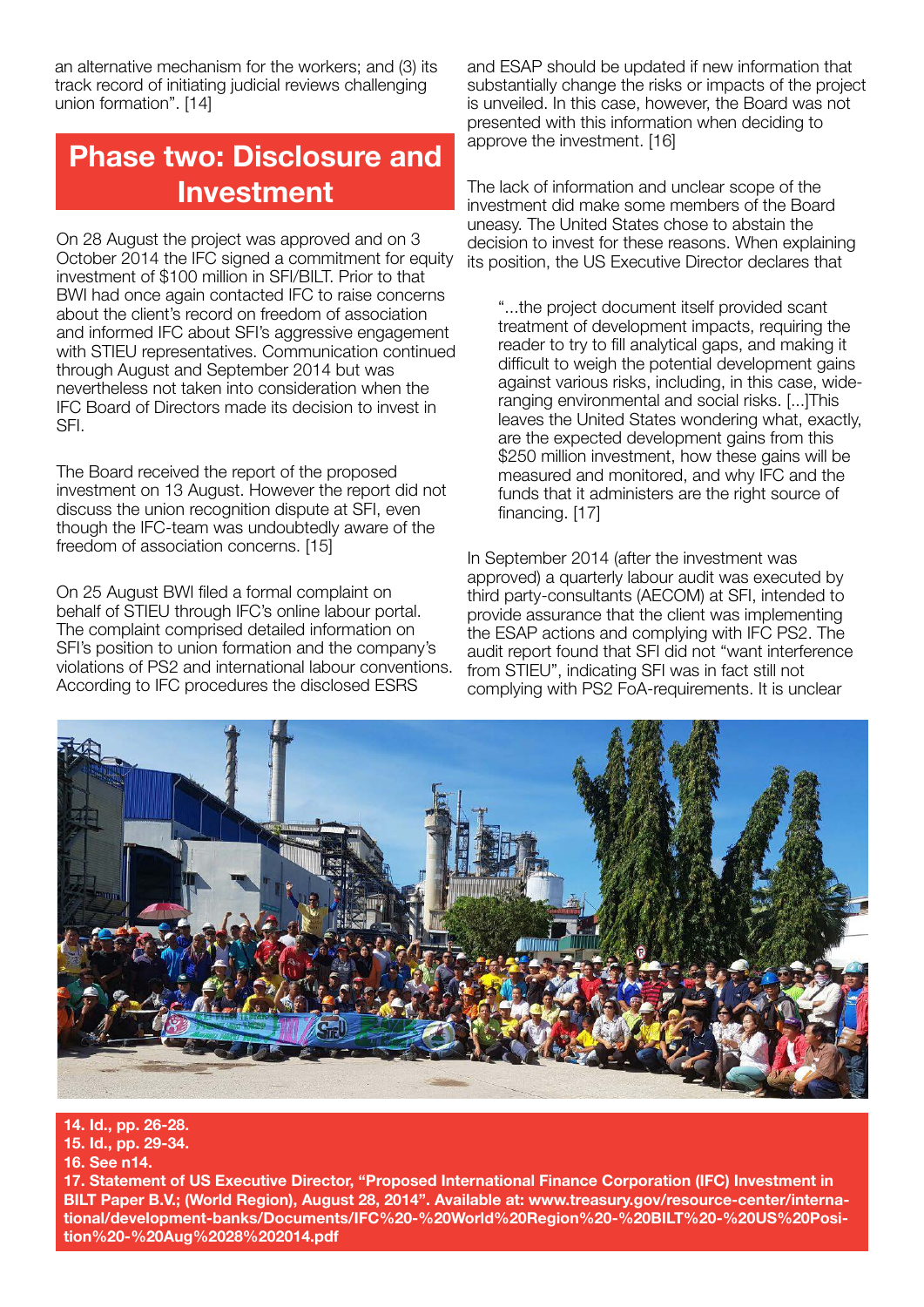from this report whether any practical progress was actually being made on the matter of union recognition at the time of the audit. The same month BWI and STIEU filed a complaint to CAO alleging violations at SFI against PS2 and international labour conventions. When investigating the process of IFC disclosure to invest in SFI, CAO finds that:

"approvals of equity subscription were made on the assurance [...] that the client was in material compliance with its E&S commitments. This was given despite indications, in particular from the September 2014 quarterly audit, that that the client did not want "interference" from STIEU and did not intend to recognize an STIEU affiliated union. This information raised questions as to the client's intention to meet its ESAP commitment not to oppose but rather to facilitate union formation. Consequently, CAO finds that IFC did not have sufficient basis to clear the investment for subscription". [18]

## **Phase Three: Supervision**

According to IFC Sustainability Policy, a client that has received an investment shall be monitored by IFC to ensure that the client is complying with the Performance Standards. If the client fails to comply with its social and environmental commitments IFC will work with the client to establish compliance and exercise appropriate remedies if necessary. [19]

During the supervision phase the struggle for union recognition at SFI continued. In November 2014 SFI management sent a memorandum to all its employees, stating that it would only accept a inhouse union. Not long after this IFC visited SFI and met with STIEU representatives to discuss the memorandum and the judicial review process. When confronted by CAO, the IFC noted that their project team strongly advised SFI to accept a union of the workers' choosing, however there is no evidence nor documentation provided by IFC that suggest that this actually happened.[20]

BWI contacted IFC once again in March 2015, presenting its position that the in-house union memo constituted a violation of PS2 and Malaysian laws, quoting specifically the rights of workers to form a union free from interference. BWI also implored IFC to direct its client to comply with PS2. IFC did not respond to this the email from BWI.[21]

In July 2015 IFC was informed that BILT was intending to sell SFI. Alarmingly, this notification caused IFC to suspend all of its supervisory action for a whole year. IFC notes that it "scaled down its engagement with SFI at the client's request. The reason for the request was that the sale was expected to be imminent, and to avoid or minimize any transaction related sensitivities".[22]

At the same time as IFC decided to pause its supervision of SFI, the Forest Stewardship Council Board accepts a complaint filed by BWI in relation to FoA violations at SFI, starting its own investigation. Its final report on SFI was shared with the parties in December 2015, finding "clear and convincing" evidence that SFI was in fact engaged in FoAviolations. The report recommended that FSC should disassociate from SFI if the company did not: compensate STIEU financially for judicial costs and loss of revenues, recognise a union of the workers choosing and complete a collective agreement and withdrew all of its legal challenges to union recognition. The SFI management considered these conditions unacceptable and refused to comply. Hence, on the 21 July 2016, FSC took the final decision to disassociate from SFI and BILT. IFC was informed that SFI had lost their FSC certificate, but this did not seem to result in any change of IFC's attitude towards its client.[23]

In June 2016, the proposed sale of SFI was called off and IFC resumed its supervision of the company. In September, when IFC learned that the High Court's had dismissed SFI's request for a judicial review, the IFC-team advised SFI to allow the secret ballot to proceed without further delay. SFI declined telling IFC it would in fact file an appeal the decision. CAO found that there is no recorded response from IFC on this decision, and that IFC did not seek to exercise any remedies to compel compliance. CAO finds that:

"IFC's supervision of the project was insufficient to assess the status of the project's compliance with PS2 requirements, specifically regarding union and freedom of association issues. Throughout the supervision period, IFC received information relevant to SFI's conduct with respect to the

**18. See note 6, p 34. 19. IFC Sustainability Policy, 2012, §45 20. See note 6, p 36. 21. Id., p. 37. 22. Id., p. 43. 23. Id., p 42.**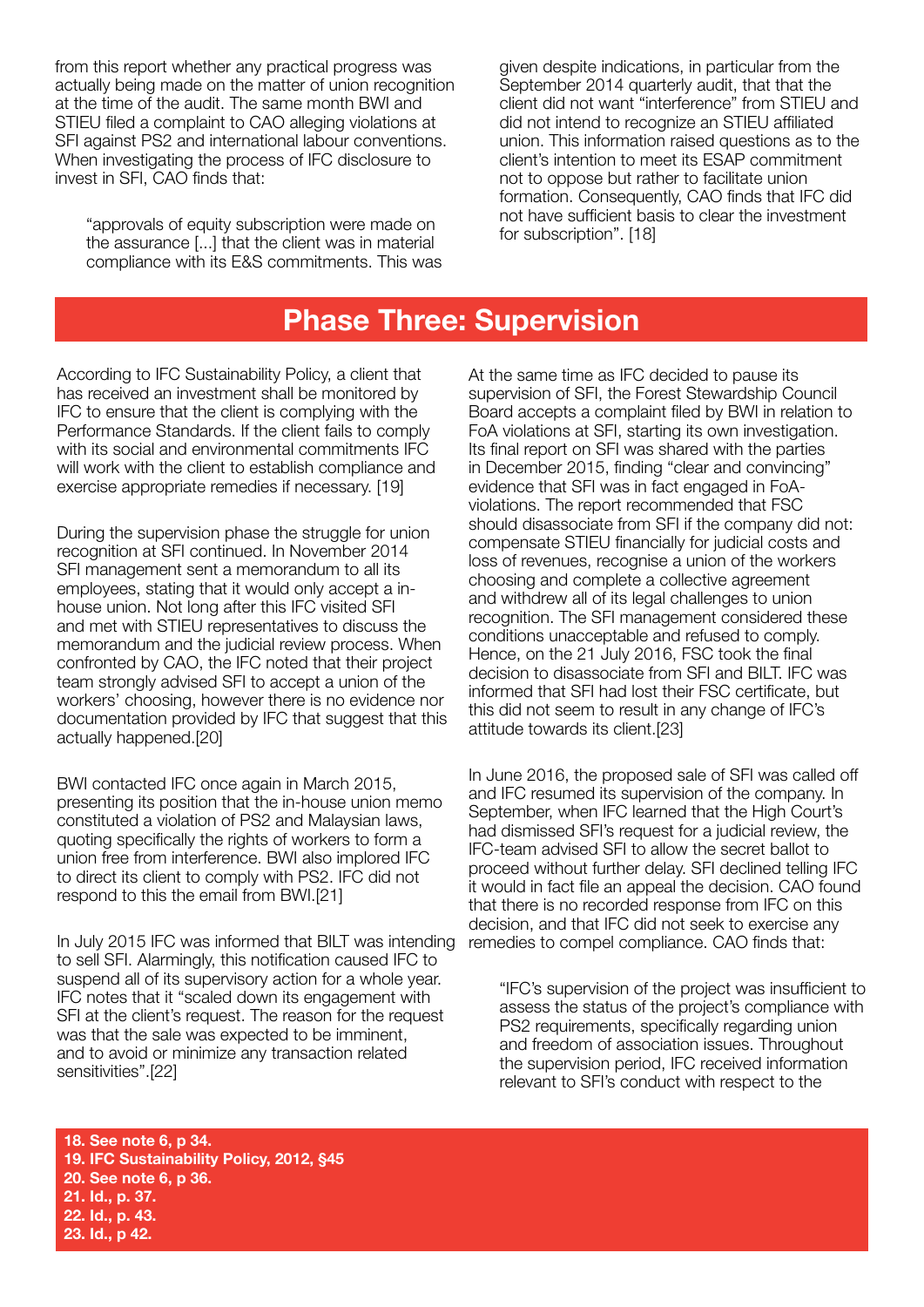union and FoA issues from multiple sources, including the client and the complainants. During supervision, workers' efforts toward the recognition of STIEU at SFI were ongoing, as were SFI's efforts to deny recognition".[24]

# **Analysis and aftermath**

STIEU's struggle for union recognition continues, even though SFI's judicial review claim being summarily dismissed by the Federal Court, Malaysia's highest court. Despite numerous requests STIEU were never furnished with a copy of the written court decision, and both the Sabah and Putrajaya Industrial Relations Departments insisted that a secret ballot could not be arranged without it. Upon discussion with the new Minister of Human Resources this advice was proved to be incorrect.

While the \$150 million loan to BILT was never paid out by the IFC, to this day it still holds an equity share of \$100 million in SFI. The company is now taken under receivership at the petition of creditors and a court has ordered the company to be sold. It is believed that a buyer has been found and a 10% deposit paid, however workers have received no formal confirmation of this.

CAO disclosed its investigation in April 2018, and IFC were also given opportunity to respond. While IFC

agreed with some of CAO's findings, on the majority it does not. [25] While not unexpected considering IFC's actions to date, we find this deeply disappointing. For example, IFC agrees with the CAO finding that the long history of union-busting at SFI and the ongoing struggle to form a union was not assessed when the project was disclosed and presented to the Board for approval. The fears of the US Executive Director that there were analytical gaps in the report presented to the Board was without doubt justified. It is difficult not to question the reasons behind this: Why was this vital information withheld from the Board? Was it due to negligence of the IFC-staff, who did not fully realize the gravity of the FoA-violations at SFI and rather focused on environmental impacts and indigenous rights? Or worse; was IFC in fact aware that this information composed a serious threat to the investment and thus concealed it from the Board? Neither answer is satisfactory.

IFC also agrees that their team did not take any actions to ensure that SFI complied with its commitments in the ESAP after SFI declined IFC's 2016 recommendation to facilitate a union of the workers' choosing. However, IFC defends its decision not to intervene by referring to the company's financial situation. The statement that IFC's main priority since then has been to "facilitate a remediation of the financial distress such that SFI's employees have a sustained employment without which Freedom of Association is moot", is deeply troubling.[26] Should we take this to mean that the Performance Standards

![](_page_7_Picture_7.jpeg)

**Court in Sabah, Malaysia. Onward to union recognition!** 

**24. Id., p 45.**

**29. Id.**

**25. IFC Management's Response to the CAO Investigation Report on Bilt Paper B.V., Malaysia. May 15 2018. 26. Id. 27. Id. 28. Id.**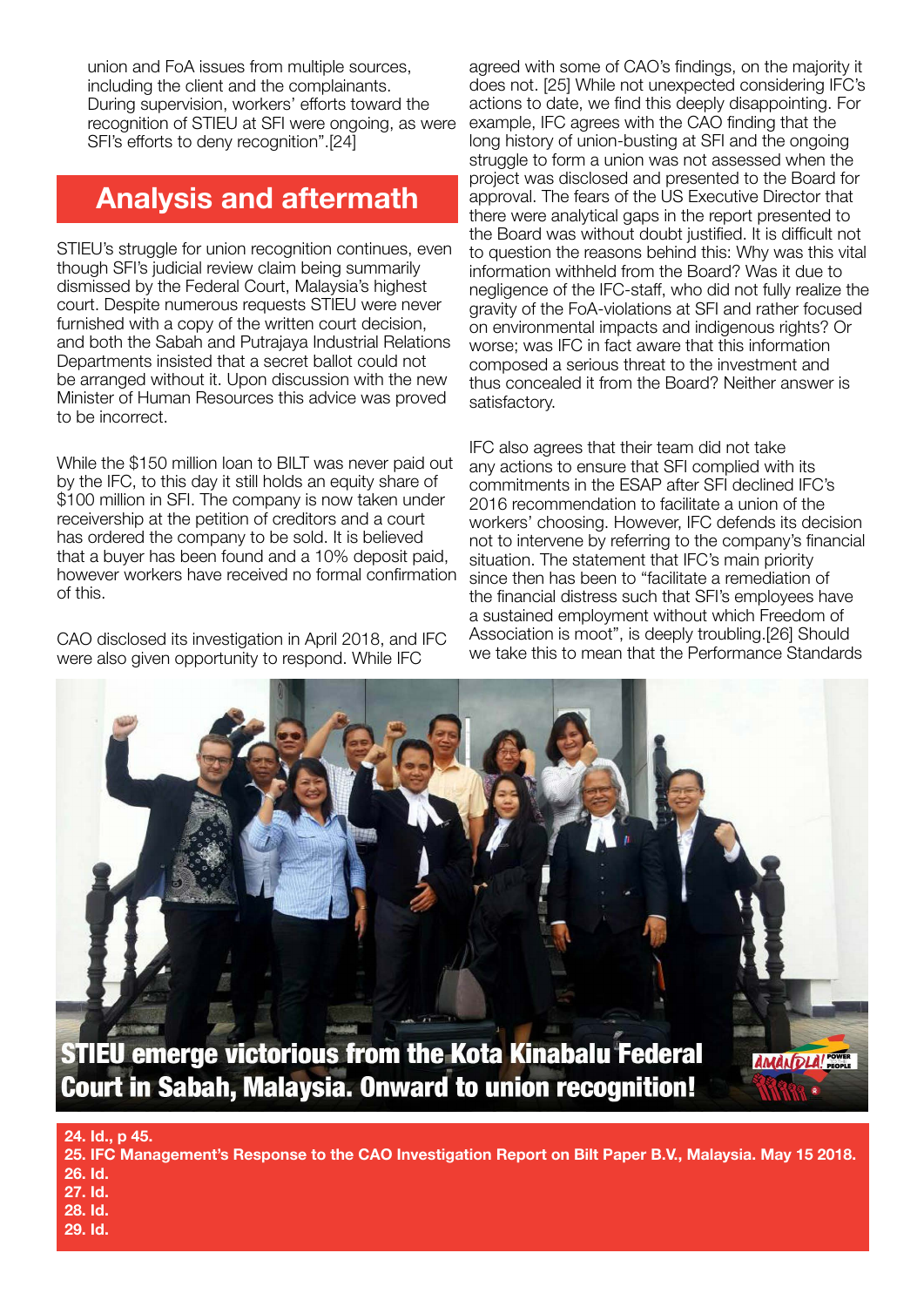are only applicable to companies with strong finances? If so, can companies with clever accounting teams simply devise some evidence of financial stress to escape compliance? The assertion that Freedom of Association is "moot" without employment demonstrates their shallow understanding of these matters: the rights to freedom of association and bargain collectively is never moot for workers, and it has impacts across the industry. It is neither in the interest of workers nor companies to allow unionbusting companies to compete on equal terms in the market.

When CAO criticises IFC for not considering labour and FoA risks in Malaysia and the wood and forestry sector, IFC states that "a contextual risk assessment was not considered relevant in this situation". [27] Why a contextual analysis of FoA in Malaysia, a country where it is both legally and practically difficult to form unions, is not further elaborated in IFC's response. It ought to be obvious that such an analysis should be mandatory in these cases.

IFC further disagrees with CAO that its pre-investment review and proposed mitigation measures were insufficient to assure PS2-compliance. It refers to the fact that there was an ongoing government-led process underway and that the client had committed to cooperate in this process. [28] The position of IFC is that they considered this commitment from the

client due diligence. There are however no detailed records of what this really meant. Not until the second half of 2016, when IFC explicitly told SFI to accept a union of the workers own choosing, was there actually any pronounced request from IFC that "facilitating the formation of a union" meant SFI should not seek to interfere or control the formation of this union. It seems that prior to 2016 IFC monumentally failed in communicating to SFI that only an independent union of the workers' own choosing would ¬¬mean compliance with PS2.

IFC also disagrees in CAO's critique concerning inadequate supervision post-investment. According to IFC, the project team indeed advised the client that it must accept a lawfully formed union of workers' choosing "without any limitations". [29] There is, however, no available records nor other evidence that this correspondence actually took place though. For an institution with so much potential socio-economic impact as IFC, professional documentation of actions taken to ensure compliance with its Performance Standards should not be too much to ask. In this particular case, with so much uncertainty surrounding the IFC-team's commitment to workers' rights, the lack of such documentation raises further doubts on this matter.

![](_page_8_Picture_5.jpeg)